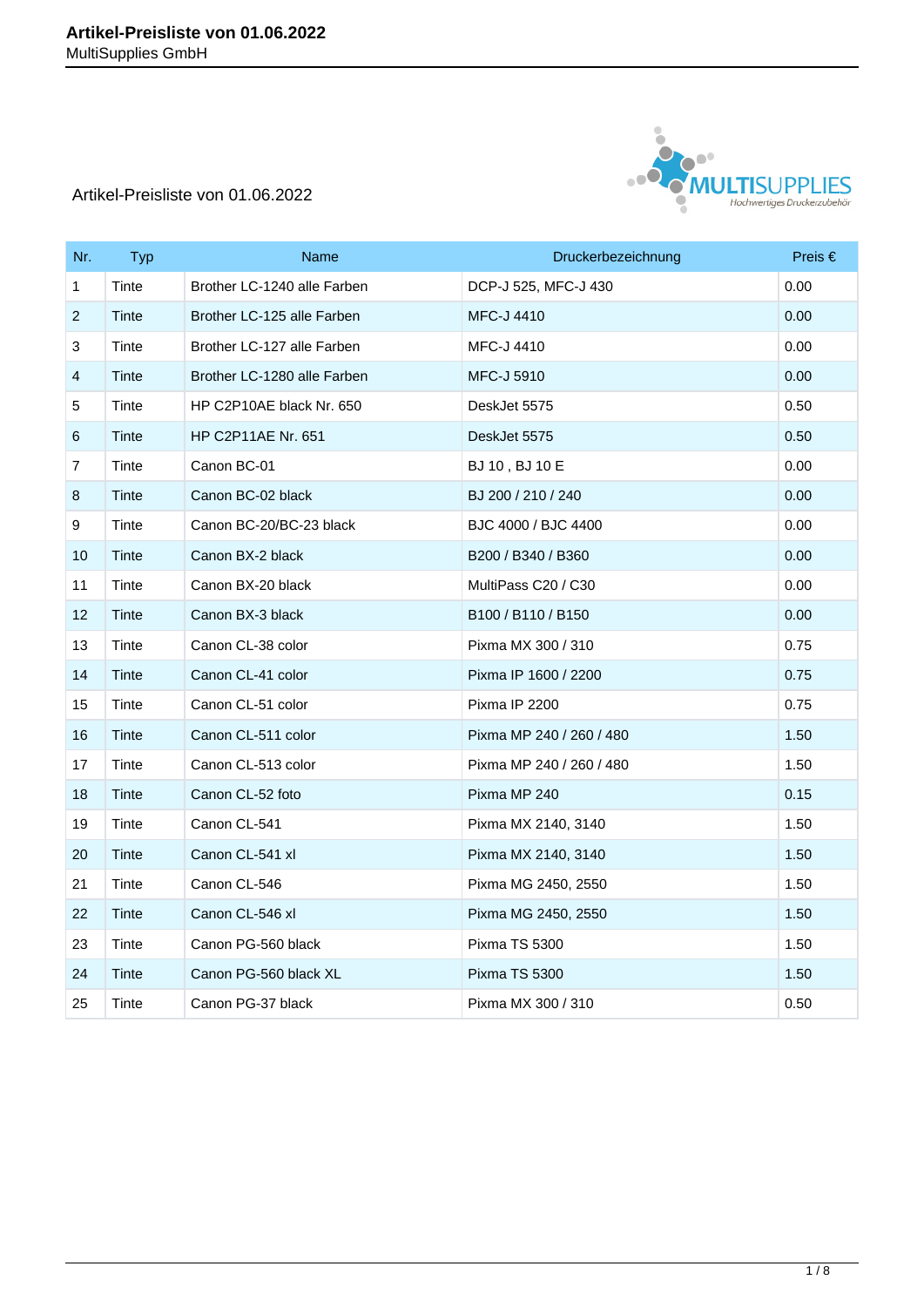| Nr. | <b>Typ</b> | Name                                                   | Druckerbezeichnung       | Preis $\in$ |
|-----|------------|--------------------------------------------------------|--------------------------|-------------|
| 26  | Tinte      | Canon PG-40 black                                      | Pixma IP 1600 / 2200     | 0.50        |
| 27  | Tinte      | Canon PG-50 black                                      | Pixma IP 1600 / 2200     | 0.50        |
| 28  | Tinte      | Canon PG-510 black                                     | Pixma MP 240 / 260 / 480 | 0.50        |
| 29  | Tinte      | Canon PG-512 black                                     | Pixma MP 240 / 260 / 480 | 0.50        |
| 30  | Tinte      | Canon PG-540 black                                     | Pixma MX 2140, 3140      | 1.50        |
| 31  | Tinte      | Canon PG-540 xl                                        | Pixma MX 2140, 3140      | 1.50        |
| 32  | Tinte      | Canon PG-545                                           | Pixma MG 2450, 2550      | 1.50        |
| 33  | Tinte      | Canon PG-545 xl black                                  | Pixma MG 2450, 2550      | 1.50        |
| 34  | Tinte      | Canon CL-561 color                                     | Pixma TS 5300            | 1.50        |
| 35  | Tinte      | Canon CL-561 color XL                                  | Pixma TS 5300            | 1.50        |
| 36  | Tinte      | HP T6N01AE color Nr. 303                               |                          | 2.50        |
| 37  | Tinte      | HP T6NO2AE black Nr. 303                               |                          | 2.50        |
| 38  | Tinte      | HP T6N03AE color Nr. 303 XL                            |                          | 2.50        |
| 39  | Tinte      | HP T6N04AE black Nr. 303XL                             |                          | 2.50        |
| 40  | Tinte      | HP Nr. 15, black C6615D/N Neue Serie                   | DJ 810C / 840C           | 2.50        |
| 41  | Tinte      | HP Nr. 17, C6625A color                                | DJ 840C / 843C           | 0.00        |
| 42  | Tinte      | HP Nr. 20, C6614D/N Neue Serie                         | DJ 610C / 640C           | 0.00        |
| 43  | Tinte      | HP Nr. 21, C9351C black Nicht XS                       | DeskJet 3920 / 3940      | 0.10        |
| 44  | Tinte      | HP Nr. 21, C9351A black<br>Small/XS/introductory       | DeskJet 3920 / 3940      | 0.00        |
| 45  | Tinte      | HP Nr. 22, C9352C color Nicht XS                       | DeskJet 3920 / 3940      | 1.00        |
| 46  | Tinte      | HP Nr. 22, C9352A color<br>Small/XS/klein/introductory | DeskJet 3920 / 3940      | 1.00        |
| 47  | Tinte      | HP Nr. 23, C1823D/G color                              | DJ 695C / 890C           | 0.00        |
| 48  | Tinte      | HP Nr. 26, 51626A/G Neue Serie                         | DJ 500C / 550C           | 0.25        |
| 49  | Tinte      | HP Nr. 27, C8727A black                                | DeskJet 3420 / 3425      | 0.00        |
| 50  | Tinte      | HP Nr. 28, C8728A color                                | DeskJet 3420 / 3425      | 0.25        |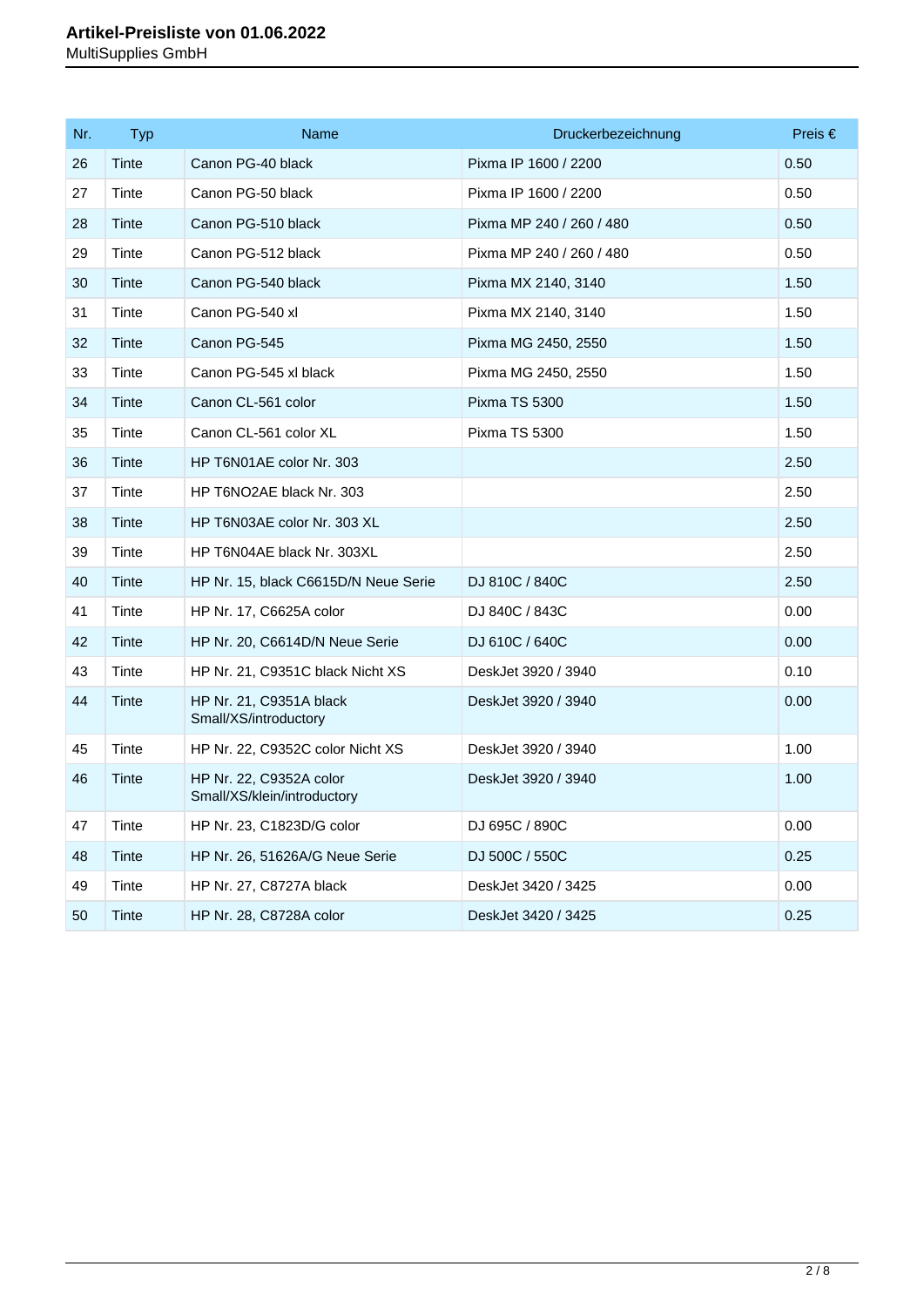| Nr. | <b>Typ</b> | Name                                                                    | Druckerbezeichnung                     | Preis $\in$ |
|-----|------------|-------------------------------------------------------------------------|----------------------------------------|-------------|
| 51  | Tinte      | HP Nr. 29, 51629A/G Neue Serie                                          | DJ 600C / 660C                         | 0.00        |
| 52  | Tinte      | HP Nr. 300, CC640EE black                                               | DeskJet D 2530                         | 1.25        |
| 53  | Tinte      | HP Nr. 300XL, CC641EE black                                             | DeskJet D 2530                         | 1.25        |
| 54  | Tinte      | HP Nr. 300, CC643EE color                                               | DeskJet D 2530                         | 1.25        |
| 55  | Tinte      | HP Nr. 300XL, CC644EE color                                             | DeskJet D 2530                         | 1.25        |
| 56  | Tinte      | HP Nr. 301, CH561EE black Alte Serie                                    | DeskJet 2050                           | 1.25        |
| 57  | Tinte      | HP Nr. 301, CH561EE black Neue Serie                                    | DeskJet 2050                           | 1.50        |
| 58  | Tinte      | HP Nr. 301XL, CH563EE black Alte Serie                                  | DeskJet 2050                           | 1.50        |
| 59  | Tinte      | HP Nr. 301XL, CH563EE black Neue<br>Serie                               | DeskJet 2050                           | 1.50        |
| 60  | Tinte      | HP Nr. 301, CH562EE color Alte Serie                                    | DeskJet 2050                           | 1.50        |
| 61  | Tinte      | HP Nr. 301, CH562EE color Neue Serie                                    | DeskJet 2050                           | 1.50        |
| 62  | Tinte      | HP Nr. 301XL, CH564EE color Alte Serie                                  | DeskJet 2050                           | 1.50        |
| 63  | Tinte      | HP Nr. 301XL, CH564EE color Neue Serie                                  | DeskJet 2050                           | 1.50        |
| 64  | Tinte      | HP Nr. 302 black alte Serie, F6U66AE<br>instant ink & setup             | Officejet 3800 Serie                   | 1.50        |
| 65  | Tinte      | HP Nr. 302 black neue Serie, F6U66AE<br>(no instant ink & setup)        | Officejet 3800 Serie                   | 1.50        |
| 66  | Tinte      | HP Nr. 302 black XL alte Serie F6U68AE                                  | Nr. 302 black XL alte Serie F6U68AE    | 1.50        |
| 67  | Tinte      | HP Nr. 302 color alte Serie, F6U65AE<br>instant ink & setup             | Officejet 3800 Serie                   | 1.50        |
| 68  | Tinte      | HP Nr. 302 color neue Serie, F6U65AE<br>(no instant ink & setup)        | Officejet 3800 Serie                   | 1.50        |
| 69  | Tinte      | HP Nr. 302XL color F6U67AE neue Serie                                   | Officejet 3800 Serie                   | 1.50        |
| 70  | Tinte      | HP Nr. 302XL black, F6U68AE neue<br>Serie                               | Officejet 3800 Serie                   | 1.50        |
| 71  | Tinte      | HP Nr. 302 color XL alte Serie F6U67AE                                  | HP Nr. 302 color XL alte Serie F6U67AE | 1.50        |
| 72  | Tinte      | HP NR. 304c, color und black N9K05AE<br>alte Serie, Instant Ink & Setup | Deskjet 3720                           | 1.50        |
| 73  | Tinte      | HP Nr. 304 black alte Serie N9K06AE                                     | HP Nr. 304 black alte Serie N9K06AE    | 1.50        |
| 74  | Tinte      | HP NR. 304, N9K06AE black Neue Serie                                    | Deskjet 3720                           | 1.00        |
| 75  | Tinte      | HP NR. 304 XL, N9K08AE Alte Serie<br>black                              | Deskjet 3720                           | 0.50        |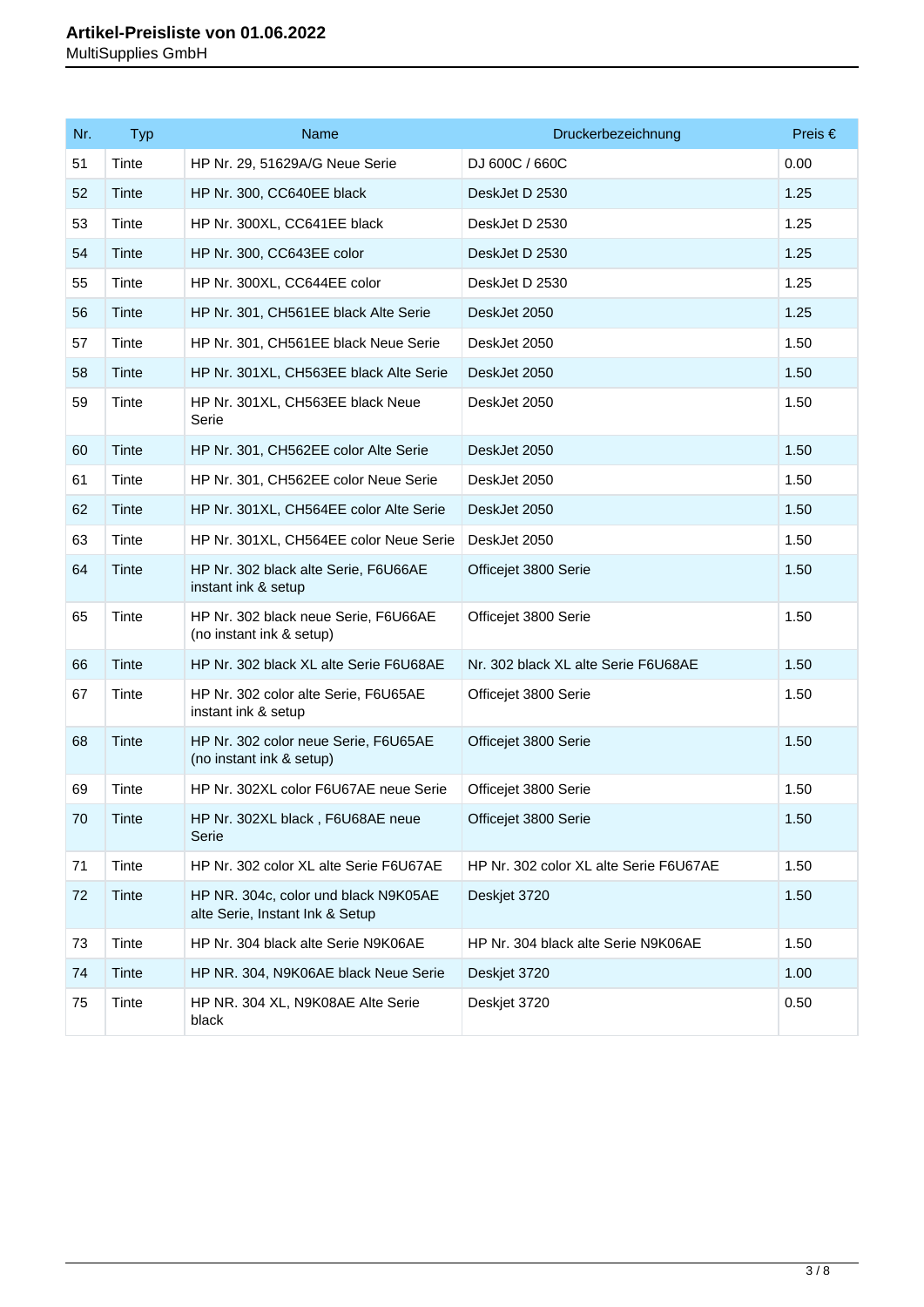| Nr. | <b>Typ</b> | Name                                             | Druckerbezeichnung   | Preis $\in$ |
|-----|------------|--------------------------------------------------|----------------------|-------------|
| 76  | Tinte      | HP Nr. 304 XL color alte Serie N9K07AE           | DeskJet 3720/3720    | 0.50        |
| 77  | Tinte      | HP Nr. 304 XL color neue Serie N9K07AE           | DeskJet 3720/3730    | 0.10        |
| 78  | Tinte      | HP NR. 304 XL, N9K08AE Neue Serie<br>black       | Deskjet 3720         | 0.50        |
| 79  | Tinte      | HP Nr 305 color 3YM60AE                          |                      | 0.50        |
| 80  | Tinte      | HP Nr. 305 black 3YM61AE                         |                      | 0.50        |
| 81  | Tinte      | HP Nr 305 XL color 3YM63AE                       |                      | 0.50        |
| 82  | Tinte      | HP Nr 305 XL black 3YM62AE                       |                      | 0.50        |
| 83  | Tinte      | HP Nr. 307 XL black 3YM64AE                      |                      | 0.25        |
| 84  | Tinte      | HP Nr. 336, C9362EE black                        | DeskJet 5440         | 0.00        |
| 85  | Tinte      | HP Nr. 337, C9364EE black Small/XS               | DeskJet 5940         | 0.00        |
| 86  | Tinte      | HP Nr. 337, C9364EE black Nicht XS               | DeskJet 5940         | 0.00        |
| 87  | Tinte      | HP Nr. 338, C8765EE black Small/XS               | DeskJet 5740, 6540   | 0.00        |
| 88  | Tinte      | HP Nr. 338, C8765EE black Nicht XS               | DeskJet 5740, 6540   | 0.00        |
| 89  | Tinte      | HP Nr. 339, C8767EE black, neue Serie<br>ab 2010 | DeskJet 5740, 6540   | 0.00        |
| 90  | Tinte      | HP Nr. 342, C9361EE color Nicht XS               | DeskJet 5440         | 0.00        |
| 91  | Tinte      | HP Nr. 343, C8766EE color                        | DeskJet 5740, 6540   | 0.10        |
| 92  | Tinte      | HP Nr. 344, C9363EE color                        | DeskJet 5740, 6540   | 0.00        |
| 93  | Tinte      | HP Nr. 348, C9369EE foto                         | DeskJet 5740, 6540   | 0.00        |
| 94  | Tinte      | HP Nr. 350, CB335EE black                        | Photosmart C 4280    | 0.00        |
| 95  | Tinte      | HP Nr. 350XL, CB336EE black                      | Photosmart C 4280    | 0.00        |
| 96  | Tinte      | HP Nr. 351, CB337EE color                        | Photosmart C 4280    | 0.00        |
| 97  | Tinte      | HP Nr. 351XL, CB338EE color                      | Photosmart C 4280    | 0.00        |
| 98  | Tinte      | HP Nr. 40a black, 51640A                         |                      | 0.15        |
| 99  | Tinte      | HP Nr. 45, 51645A/G Neue Serie                   | DJ 850C / 890C       | 1.00        |
| 100 | Tinte      | HP Nr. 56, C6656A black                          | DJ 5550 / Photosmart | 0.00        |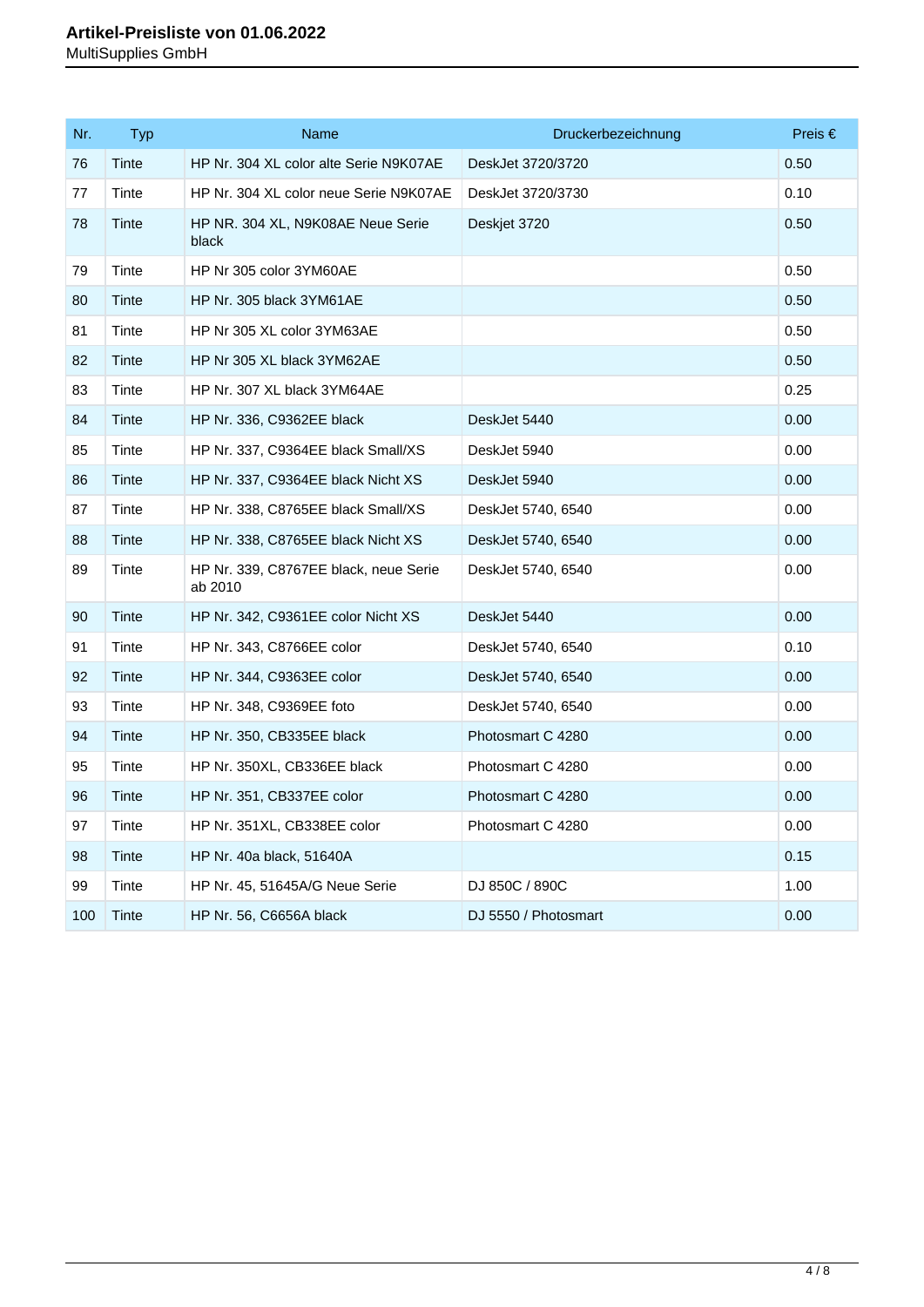| Nr. | <b>Typ</b> | Name                                                  | Druckerbezeichnung                       | Preis $\in$ |
|-----|------------|-------------------------------------------------------|------------------------------------------|-------------|
| 101 | Tinte      | HP Nr. 57, C6657A color Nicht XS                      | DJ 5550 / Photosmart                     | 0.00        |
| 102 | Tinte      | HP Nr. 57, C6657G color Small/XS                      | DJ 5550 / Photosmart                     | 0.00        |
| 103 | Tinte      | HP Nr. 62 black XL alte Serie, Instant Ink<br>& Setup | OfficeJet 5740                           | 1.50        |
| 104 | Tinte      | HP Nr. 63, F6U61AE                                    | DeskJet 1110, 2130                       | 0.00        |
| 105 | Tinte      | HP Nr. 63 black, F6U62AE                              | DeskJet 1110, 2130                       | 0.00        |
| 106 | Tinte      | HP Nr. 63 XL black, F6U64AE                           | DeskJet 1110, 2130                       | 0.00        |
| 107 | Tinte      | HP Nr. 63 XL color, F6U63AE                           | DeskJet 1110, 2130                       | 0.00        |
| 108 | Tinte      | HP Nr. 651 black C2P10AE                              | HP Nr. 651 black C2P10AE                 | 0.25        |
| 109 | Tinte      | HP NR. 652, F6V25AE black                             | HP Deskjet Ink Advantage 1115            | 0.25        |
| 110 | Tinte      | HP NR. 652c, color, F6V24AE                           | HP Deskjet Ink Advantage 1115            | 0.25        |
| 111 | Tinte      | HP Nr. 702, CC660AA black                             | OfficeJet J 3508                         | 0.00        |
| 112 | Tinte      | HP Nr. 78, C6578A color, AD                           | <b>DJ 970 CXI</b>                        | 0.50        |
| 113 | Tinte      | HP Nr. 78 XL, color, C6578A                           |                                          | 0.15        |
| 114 | Tinte      | HP Nr. 901, CC653AE black                             | OfficeJet J 4540                         | 0.50        |
| 115 | Tinte      | HP Nr. 901XL, CC654AE black                           | OfficeJet J 4540                         | 0.50        |
| 116 | Tinte      | HP Nr. 901, CC656AE color                             | OfficeJet J 4540                         | 0.50        |
| 117 | Tinte      | HP Nr. 903, black, T6L99AE                            | Photosmart Pro 6860                      | 0.00        |
| 118 | Tinte      | HP NR. 903c, color, T6L87AE                           | OfficeJet Pro 6860   OfficeJet Pro 6870. | 0.00        |
| 119 | Tinte      | HP Nr. 903xl, color, T6M03AE                          | OfficeJet Pro 6860   OfficeJet Pro 6870. | 0.00        |
| 120 | Tinte      | HP NR. 903xl, black, TM61SAE                          | OfficeJet Pro 6860   OfficeJet Pro 6870. | 0.00        |
| 121 | Tinte      | HP Nr. 907xl, T6M19AE black                           | PRO6950                                  | 0.00        |
| 122 | Tinte      | HP Nr. 913a, black, 0R95AE                            | PageWide Pro 352,377, 452,477            | 0.00        |
| 123 | Tinte      | HP Nr. 913a, color, F6T77AE                           | PageWide Pro 352,377, 452,477            | 0.00        |
| 124 | Tinte      | HP Nr. 953, F6U08A, F6U09A, F6U10A<br>color           | HP OfficeJet Pro 8710; 8720; 8730        | 0.00        |
| 125 | Tinte      | HP NR. 953xl, F6U16AE, F6U17AE,<br><b>F6U18AE</b>     | HP OfficeJet Pro 8710; 8720; 8730        | 0.00        |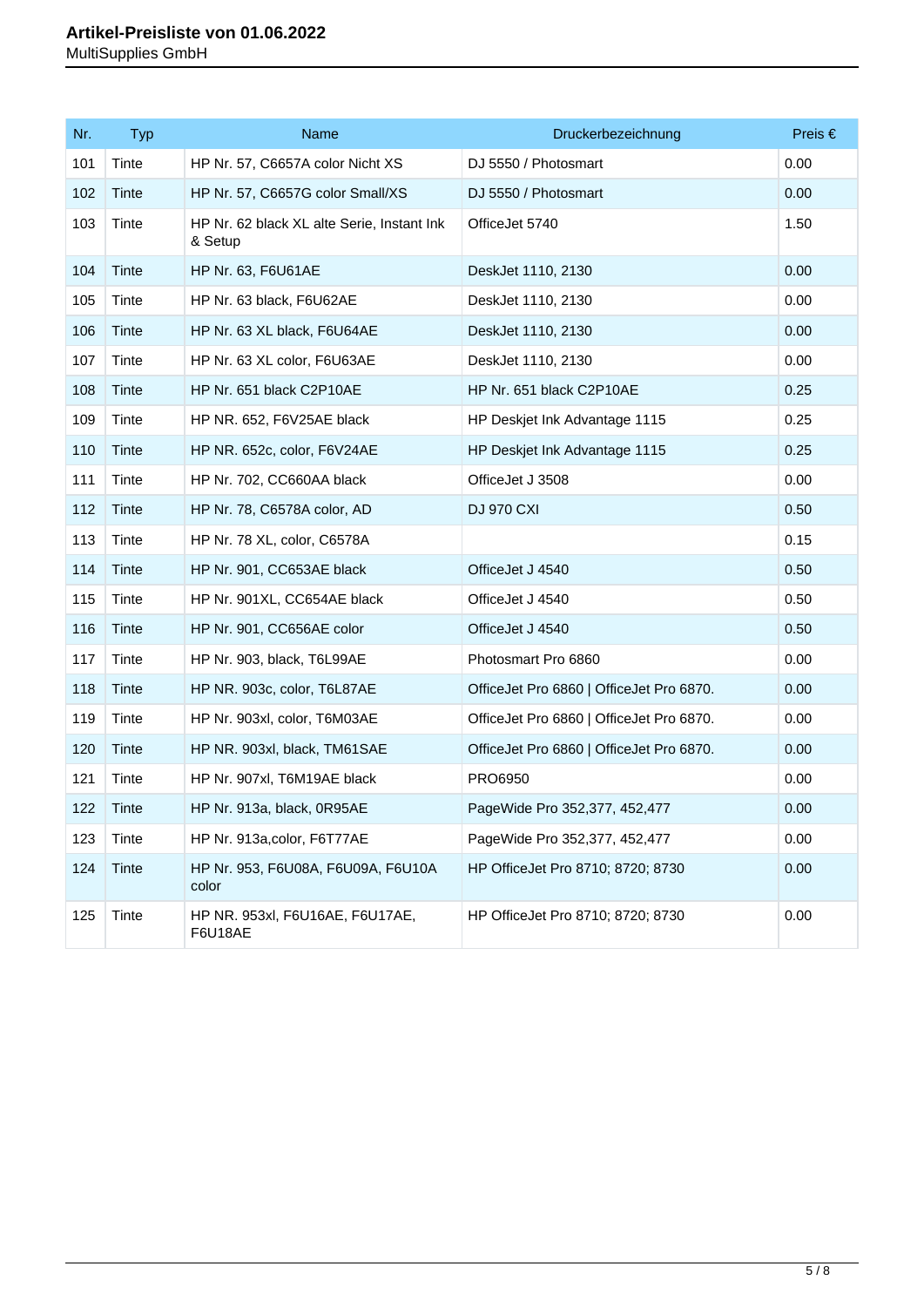| Nr. | <b>Typ</b> | <b>Name</b>                                                  | Druckerbezeichnung                | Preis $\in$ |
|-----|------------|--------------------------------------------------------------|-----------------------------------|-------------|
| 126 | Tinte      | HP Nr. 957xl, L0R40AE, groß, 10.000<br>Seiten, schwarz       | HP OfficeJet Pro 8720             | 0.00        |
| 127 | Tinte      | HP NR. 973xk, (klein), F6T73A-5A                             | HP OfficeJet Pro 8710; 8720; 8730 | 0.00        |
| 128 | Tinte      | HP NR. 973xl L0507AE, color, 7.000<br>Seiten, L0R59A         | HP OfficeJet Pro 8710; 8720; 8730 | 0.00        |
| 129 | Tinte      | HP Nr. 981a, J3M68A-71A, J3M64A-7A                           | Enterprise Color 580              | 0.00        |
| 130 | Tinte      | HP Nr. 981x, L0R09A-16A                                      | Enterprise Color 580              | 0.00        |
| 131 | Tinte      | HP Nr. 62, C2P04AE black (no instant ink<br>& setup)         | OfficeJet 5740                    | 1.50        |
| 132 | Tinte      | HP Nr. 62XL, C2P05AE black XL                                | OfficeJet 5740                    | 1.50        |
| 133 | Tinte      | HP Nr. 62, C2P06AE Color, F6T48A (no<br>instant ink & setup) | OfficeJet 5740                    | 1.50        |
| 134 | Tinte      | HP Nr. 62XL, C2P07AE Color XL                                | OfficeJet 5740                    | 1.50        |
| 135 | Tinte      | HP Nr. 62 color XL alte Serie, Instant Ink &<br>Setup        | OfficeJet 5740                    | 0.50        |
| 136 | Tinte      | HP Nr. 58 A, C6658                                           | DJ 5550 / Photosmart              | 0.00        |
| 137 | Tinte      | HP Nr. 703 black, CD887AE                                    | Deskjet Advantage D 730           | 0.10        |
| 138 | Tinte      | HP Nr. 703 color, CD888AE                                    | Deskjet Advantage D 730           | 0.10        |
| 139 | Tinte      | HP Nr. 950 XL, CN045AE                                       | OfficeJet Pro 8100                | 0.00        |
| 140 | Tinte      | HP Nr. 046AE, CN046AE-CN048AE, HP<br><b>NR.951xl</b>         | OfficeJet Pro 8100                | 0.00        |
| 141 | Tinte      | HP Nr. 053AE, CN053AE, HP NR. 932xl                          | OfficeJet 6100                    | 0.00        |
| 142 | Tinte      | HP Nr. 054AE, CN054AE-CN056AE, HP<br><b>NR. 933xl</b>        | OfficeJet Pro 8100                | 0.00        |
| 143 | Tinte      | HP Nr. 970, CN621AE                                          | OfficeJet Pro X451                | 0.00        |
| 144 | Tinte      | HP Nr. 971 622AE, CN622AE, CN623AE,<br>CN624AE               | OfficeJet Pro X451                | 0.00        |
| 145 | Tinte      | HP Nr. 970 XL, CN625AE                                       | OfficeJet Pro X451                | 0.00        |
| 146 | Tinte      | HP Nr. 971 XL 626AE, CN626AE,<br>CN627AE, CN628AE            | OfficeJet Pro X451                | 0.00        |
| 147 | Tinte      | HP Nr. 704 black, CN692AE                                    | DeskJet Advantage 2000            | 0.10        |
| 148 | Tinte      | HP Nr. 704 color, CN693AE                                    | DeskJet Advantage 2000            | 0.10        |
| 149 | Tinte      | HP Nr. 650, CZ101AE black                                    | DeskJet 1514                      | 0.25        |
| 150 | Tinte      | HP NR. 650, CZ102AE color                                    | DeskJet 1514                      | 0.25        |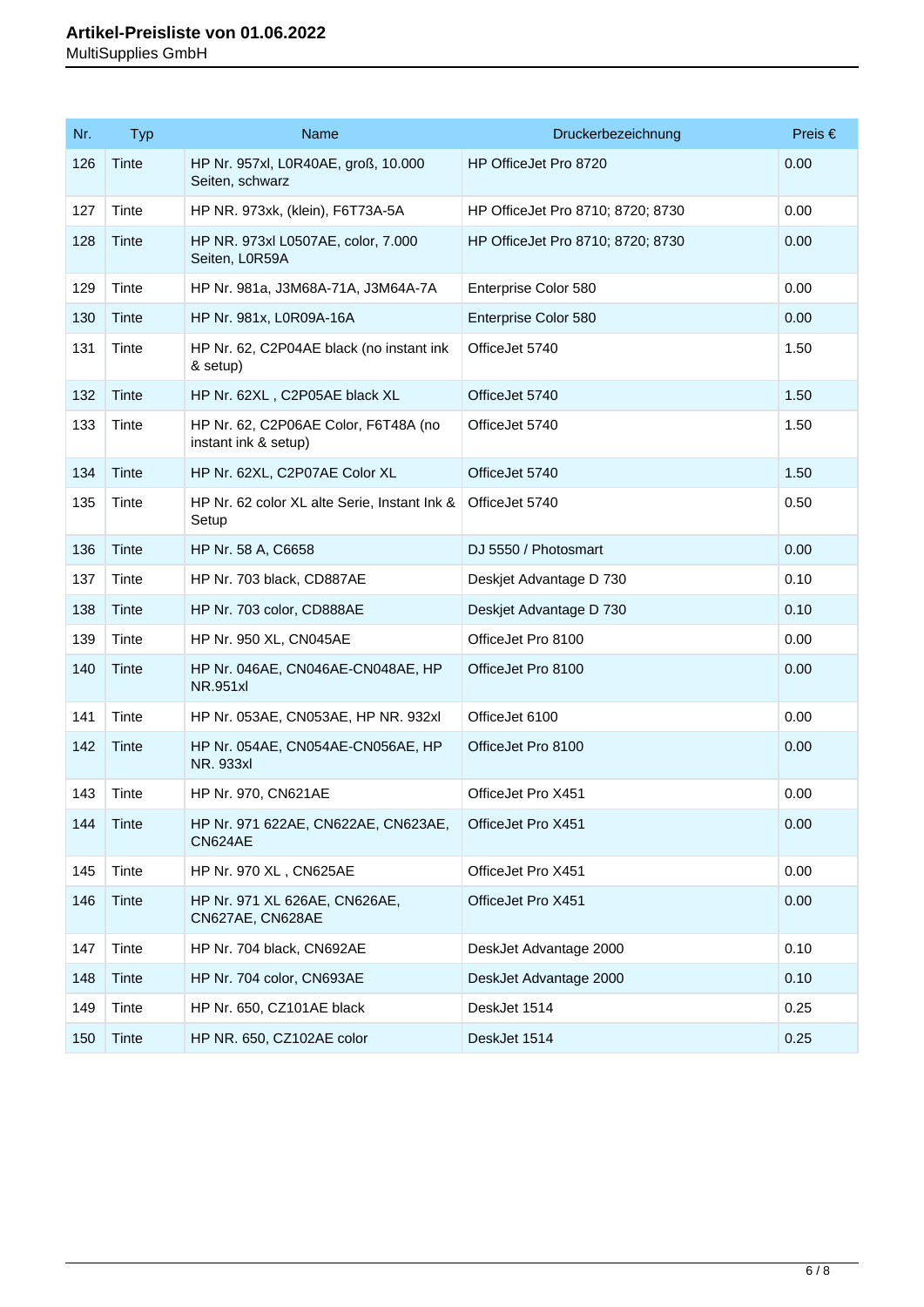| Nr. | <b>Typ</b> | Name                                               | Druckerbezeichnung          | Preis $\in$ |
|-----|------------|----------------------------------------------------|-----------------------------|-------------|
| 151 | Tinte      | HP Nr. 980, D8J07AE alle Farben                    | Enterprise Color X 550      | 0.00        |
| 152 | Tinte      | HP Nr. 62 black alte Serie, Instant Ink &<br>Setup | OfficeJet 5740              | 0.50        |
| 153 | Tinte      | HP Nr. 62 color alte Serie, Instant Ink &<br>Setup | OfficeJet 5740              | 0.50        |
| 154 | Tinte      | HP T6M98AE Instant Ink / alte Serie Nr.<br>303     | Envy Photo 6200 Series      | 0.50        |
| 155 | Tinte      | Lexmark Nr. 1, 18C0781 color                       | Z 735, X 2450               | 0.00        |
| 156 | Tinte      | Lexmark Nr. 16, 10N0016 black                      | Z 13, Z 23, Z 33            | 0.00        |
| 157 | Tinte      | Lexmark Nr. 17, 10N0017 black                      | X 75, Z 25, Z 25 L          | 0.00        |
| 158 | Tinte      | Lexmark Nr. 29A, 18C1529                           | X 2510, X 5070              | 0.00        |
| 159 | Tinte      | Lexmark 18C1623, 23                                | Lexmark X3550, X4530, X4550 | 0.00        |
| 160 | Tinte      | Lexmark Nr. 24A, 18C1624                           | X 3530, X 4530              | 0.00        |
| 161 | Tinte      | Lexmark Nr. 14A, 18C2080                           | X 2600, X 2450              | 0.00        |
| 162 | Tinte      | Lexmark 18C2100, 15                                | X2600, X2650, X2670, Z2300  | 0.00        |
| 163 | Tinte      | Lexmark Nr. 23, 18C1523 black                      | Z 1420                      | 0.00        |
| 164 | Tinte      | Lexmark Nr. 24, 18C1524 color                      | Z 1420                      | 0.00        |
| 165 | Tinte      | Lexmark Nr. 26, 10N0026 color                      | Z 13, Z 23, Z 33            | 0.00        |
| 166 | Tinte      | Lexmark Nr. 27, 10N0027 color                      | X 75, Z 25, Z 25 L          | 0.00        |
| 167 | Tinte      | Lexmark Nr. 28, 18C1428 black                      | Z 845                       | 0.00        |
| 168 | Tinte      | Lexmark Nr. 29, 18C1429 color                      | Z 845                       | 0.00        |
| 169 | Tinte      | Lexmark Nr. 31, 18C0031 foto                       | P 915, P 6250               | 0.00        |
| 170 | Tinte      | Lexmark Nr. 32, 18C0032 black                      | P 915, P 6250               | 0.00        |
| 171 | Tinte      | Lexmark Nr. 33, 18C0033 color                      | P 915, P 6250               | 0.00        |
| 172 | Tinte      | Lexmark Nr. 34, 18C0034 black                      | P 915, P 6250               | 0.00        |
| 173 | Tinte      | Lexmark Nr. 35, 18C0035 color                      | P 915, P 6250               | 0.00        |
| 174 | Tinte      | Lexmark Nr. 36, 18C2130 black                      | Z 2420, X 4630              | 0.00        |
| 175 | Tinte      | Lexmark Nr. 36A, 18C2150 black                     | Z 2420, X 4630              | 0.00        |